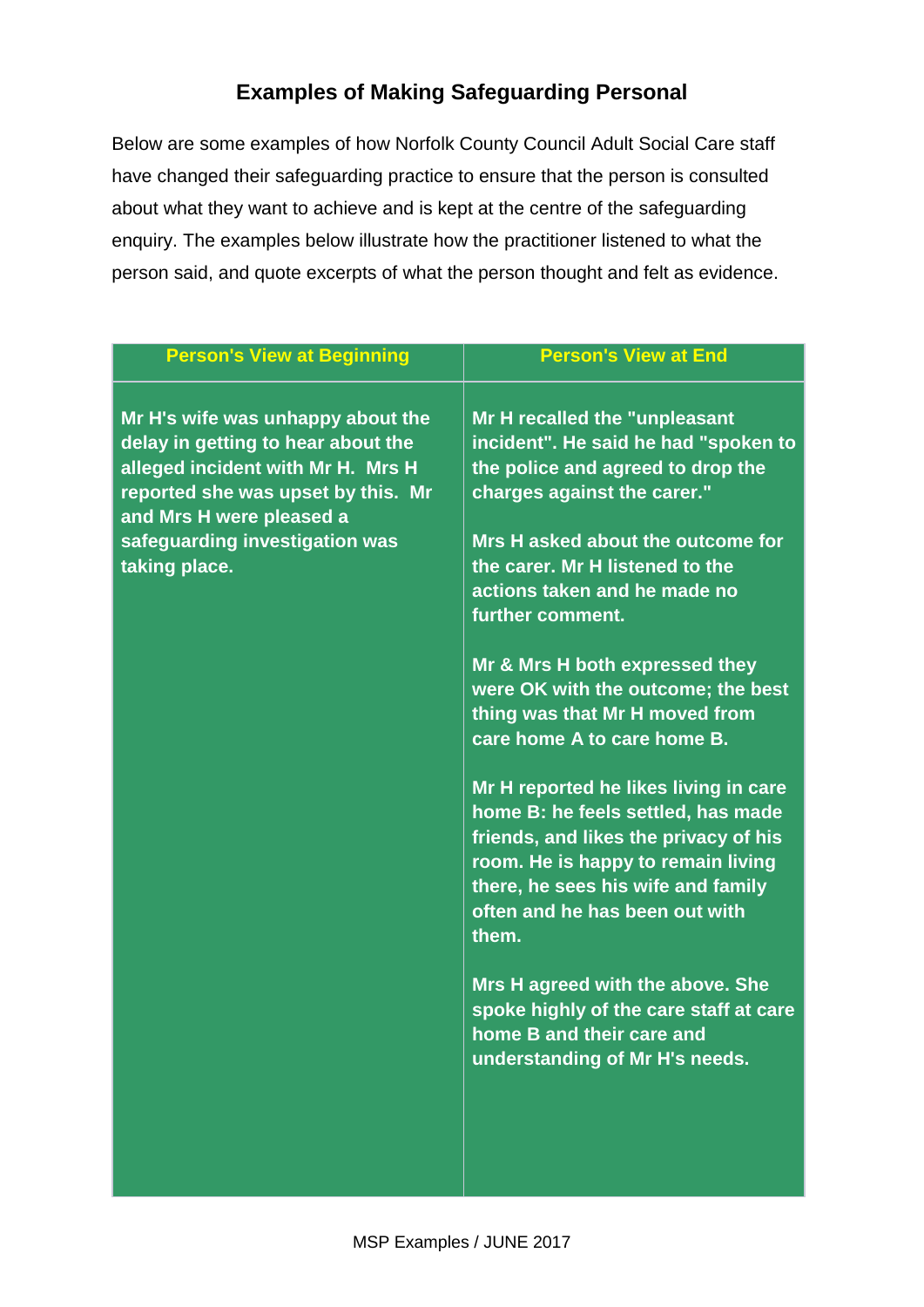| <b>Person's View at Beginning</b>                                                                                                                                                                                                                                                                                                                                                                                                                                                                           | <b>Person's View at End</b>                                                                                                                                                                                                                                                                                                                                                                                                    |
|-------------------------------------------------------------------------------------------------------------------------------------------------------------------------------------------------------------------------------------------------------------------------------------------------------------------------------------------------------------------------------------------------------------------------------------------------------------------------------------------------------------|--------------------------------------------------------------------------------------------------------------------------------------------------------------------------------------------------------------------------------------------------------------------------------------------------------------------------------------------------------------------------------------------------------------------------------|
| S wanted the police to become<br>involved and speak with M about the<br>incident. She stated that she would<br>like M to stop going to the same day<br>service as her.                                                                                                                                                                                                                                                                                                                                      | S is happy that the police became<br>involved and that M was suspended<br>from the service. She still would like<br>M to be excluded from the service<br>she uses.                                                                                                                                                                                                                                                             |
| K wanted to feel that the carer in<br>question would not be a risk to other,<br>more vulnerable patients.                                                                                                                                                                                                                                                                                                                                                                                                   | K is happy that this has been<br>investigated as fully as we could,<br>and feels satisfied that the carer will<br>not be working at [the service] or for<br>[another service] in the future. I<br>explained that he has also been<br>referred to the DBS and that this<br>may mean that any future work in<br>care he wishes to do could be<br>affected - she felt this was<br>appropriate given his<br>unprofessional actions |
| Mr G did not wish for any<br>involvement regarding the financial<br>incident. I explained to Mr G that we<br>were concerned he may struggle with<br>understanding his finances, which he<br>strongly denied, telling us that he<br>had worked for the post office and he<br>understands it all. I reassured him<br>that I am now aware that he likes his<br>personal affairs to remain personal<br>but there were concerns after he had<br>given money away and I needed to<br>look into what had happened. | Mr G explained that he had made a<br>mistake and he regrets it now as the<br>woman had told him the money was<br>for her children, but she bought a<br>car. He said that she is not allowed<br>to see him any more and that he<br>learned his lesson and does not<br>wish for this subject to be brought<br>up again.                                                                                                          |